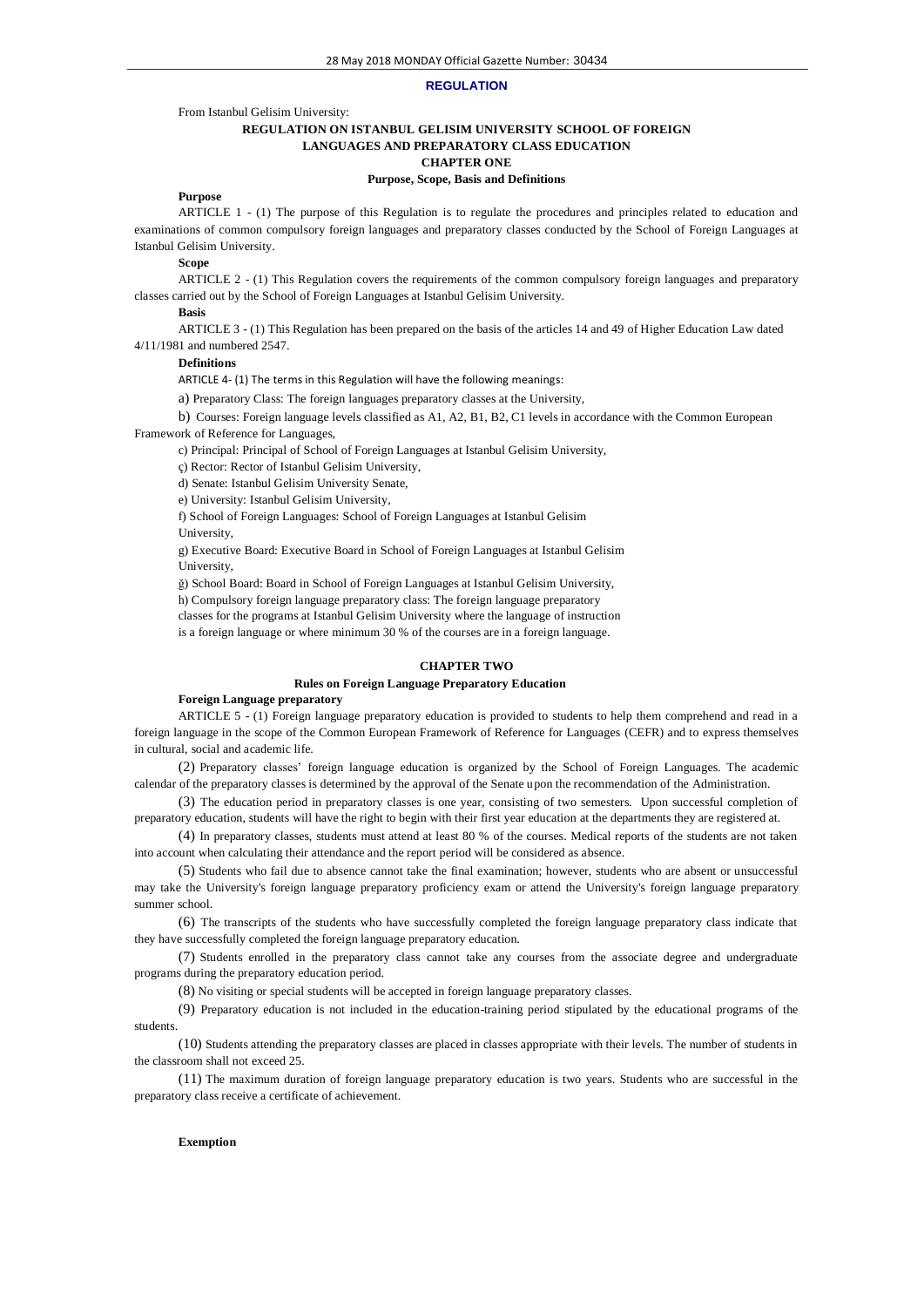ARTICLE 6 - (1) In order to be exempted from the preparatory class, students for whom compulsory foreign language preparatory education is required, must have fulfilled at least one of the following conditions:

a) At the beginning of the academic year, the student has to have a score of 70 out of 100 from the foreign language proficiency test.

b) He/she should have completed the last three years in a country where the foreign language used in the instruction is the native language and in a secondary school teaching in that language.

c) To score a minimum of 60 points from the Foreign Language Placement Test (YDS) or an equivalent score from a national / international examination.

ç) To successfully complete the related foreign language preparatory class in the last two years or to achieve the related foreign language preparatory class proficiency exam. This period is three years for students enrolled with lateral and vertical transfer. The exemption decision will be given by the Executive Board.

d) To submit the relevant documents for the students applying for exemption to the Administration at least one week before the foreign language preparatory class proficiency examination.

# **Foreign language preparatory class proficiency examination**

ARTICLE 7 - (1) The principles related with the implementation of the foreign language preparatory class proficiency examination are determined by the School of Foreign Languages. In order to consider a student enrolled in foreign language programs successful in a preparatory class, he/she must obtain minimum 70 points out of 100 from the foreign language preparatory proficiency examination of the university at B2 level. There are no make-up examinations for foreign language preparatory class proficiency examination. The result of the foreign language preparatory class proficiency examination constitutes a reference for the foreign language levels of the students.

## **Registration**

ARTICLE 8 - (1) Preparatory class is compulsory in the programs where the medium of instruction is completely in a foreign language or minimum 30 % of the courses are instructed in a foreign language.

(2) The list of students who are successful or exempt from the Preparatory Class will be notified to the University's Registrar's Office by the Administration of School of Foreign Languages in order to enable the student to register in related associate and undergraduate programs.

(3) Preparatory education is subject to a tuition fee. Tuition fee is determined and announced by the University Board of Trustees at the beginning of each academic year.

(4) For students placed in the University with Student Selection and Placement Center (OSYM) scholarship and enrolled in programs where the language of instruction is a foreign language, the same scholarship rates are valid in compulsory foreign language preparation classes.

### **Examinations and grades**

ARTICLE 9 - (1) Examinations consist of quizzes, interim examinations and a general evaluation examination. Examinations may be written or verbal.

(2) Quizzes are carried out to test the in-course reading, writing and similar skills and there is no make-up examination for those. Quizzes are applied for each course within the framework of the principles determined by the Executive Board.

(3) Interim examination is the final course examination conducted for each course.

(4) The general evaluation examination (IGUGET) is an examination that covers all of the courses and skills, and students who have met the attendance requirements may take this examination.

(5) The overall success grade consists of 80 % of the total of the two course examinations during the two semesters and 20 % of general evaluation examination. Students who score 70 /100 will be considered successful. The evaluation principles for each course are determined by the Executive Board.

#### **Objection to examination results**

ARTICLE 10 - (1) The student may object to the Administration in writing within five working days after the announcement of all the examination results. The objections of the students are evaluated and finalized by the relevant instructor or the examination committee.

#### **Make-up examinations**

ARTICLE 11- (1) Students who cannot take the interim examination due to their excuses will apply to the Administration within five business days following the end of their excuse which they must document. The students with absences due to the excuse period will not have the right to attend a make-up examination. Students whose excuses are accepted by the executive board will take the make-up examinations on the dates announced in the academic calendar. There will be no make-up examinations for quizzes or foreign language proficiency examination.

(2) The interim examination make-ups of those students whose excuses are accepted by the Executive Board will be performed on the dates announced in the academic calendar.

#### **Successful and unsuccessful students**

ARTICLE 12 - (1) Students who fail the preparatory class must repeat the preparatory class. Unsuccessful students can participate in the foreign language preparation proficiency examination announced in the academic calendar without fulfilling the attendance requirement.

(2) The education period of preparatory classes cannot exceed two years.

(3) For the students who fail at the end of the fourth semester, the provisions of paragraph (c) of the first paragraph of Article 44 of the Law No. 2547 shall be applied.

# **CHAPTER FOUR**

# **Rules on Common Compulsory Foreign Language Courses**

### **Common compulsory foreign language courses**

ARTICLE 13 - (1) Common compulsory foreign language courses are the foreign language courses which the students enrolled in the university have to take in accordance with the first paragraph (i) of Article 5 of the Law No. 2547.